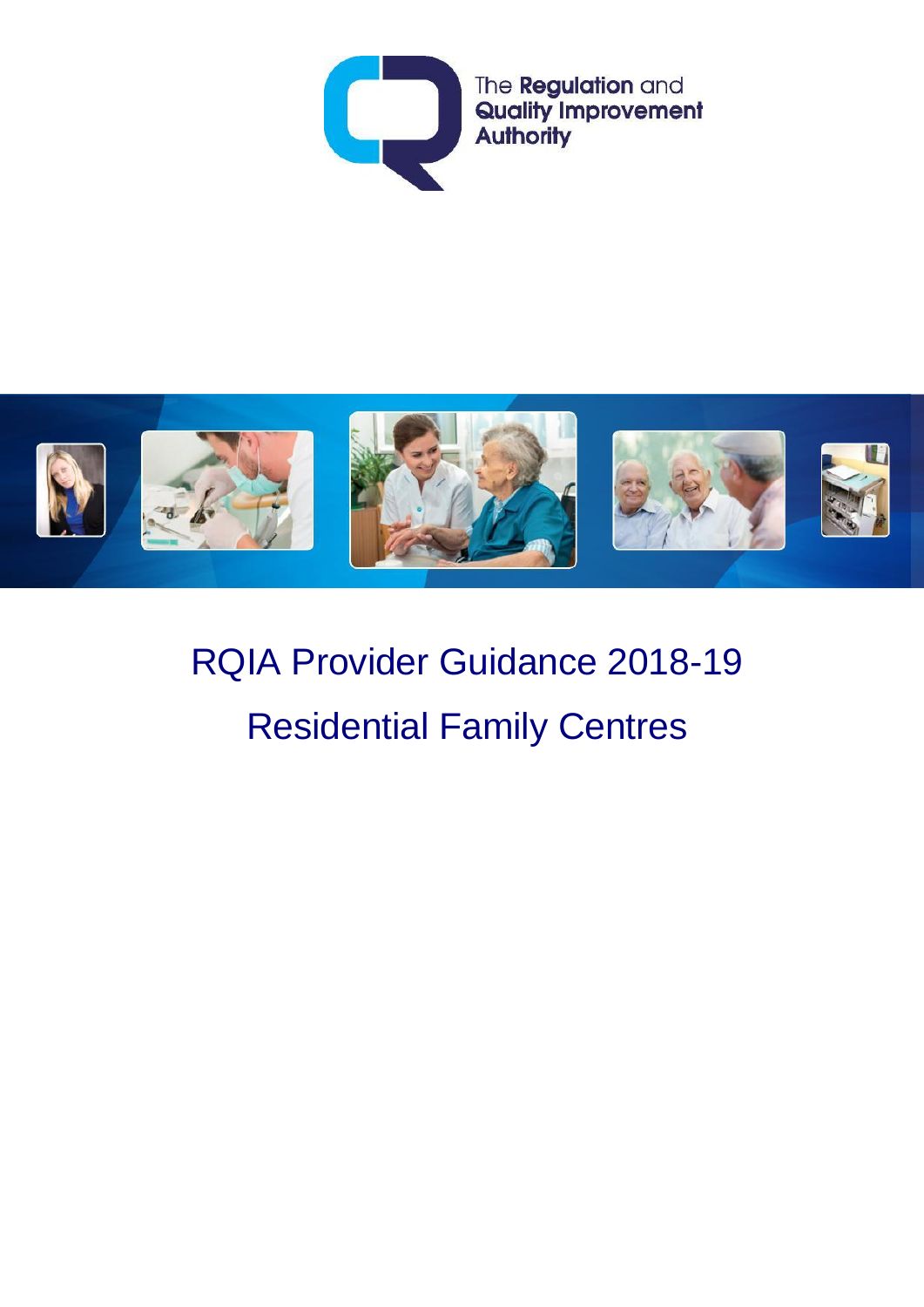## **What We Do**

The Regulation and Quality Improvement Authority (RQIA) is the independent body that regulates and inspects the quality and availability of Northern Ireland's health and social care (HSC) services. We were established in 2005 under The Health and Personal Social Services (Quality, Improvement and Regulation)(Northern Ireland) Order 2003 to drive improvements for everyone using health and social care services.

Through our programme of work we provide assurance about the quality of care; challenge poor practice; promote improvement; safeguard the rights of service users; and inform the public through the publication of our reports. RQIA has three main areas of work:

- We register and inspect a wide range of independent and statutory health and social care services.
- We work to assure the quality of services provided by the HSC Board, HSC trusts and agencies through our programme of reviews.
- We undertake a range of responsibilities for people with mental ill health and those with a learning disability.

We inspect and report on the following four domains:

- Is care safe?
- Is care effective?
- Is care compassionate?
- Is the service well led?

RQIA registers and inspects a wide range of health and social care services. These include: nursing, residential care, and children's homes; domiciliary care agencies; day care settings/centres; independent health care; nursing agencies; independent medical agencies; residential family centres; adult placement agencies; voluntary adoption agencies, school boarding departments and young adult supported accommodation (inspected only).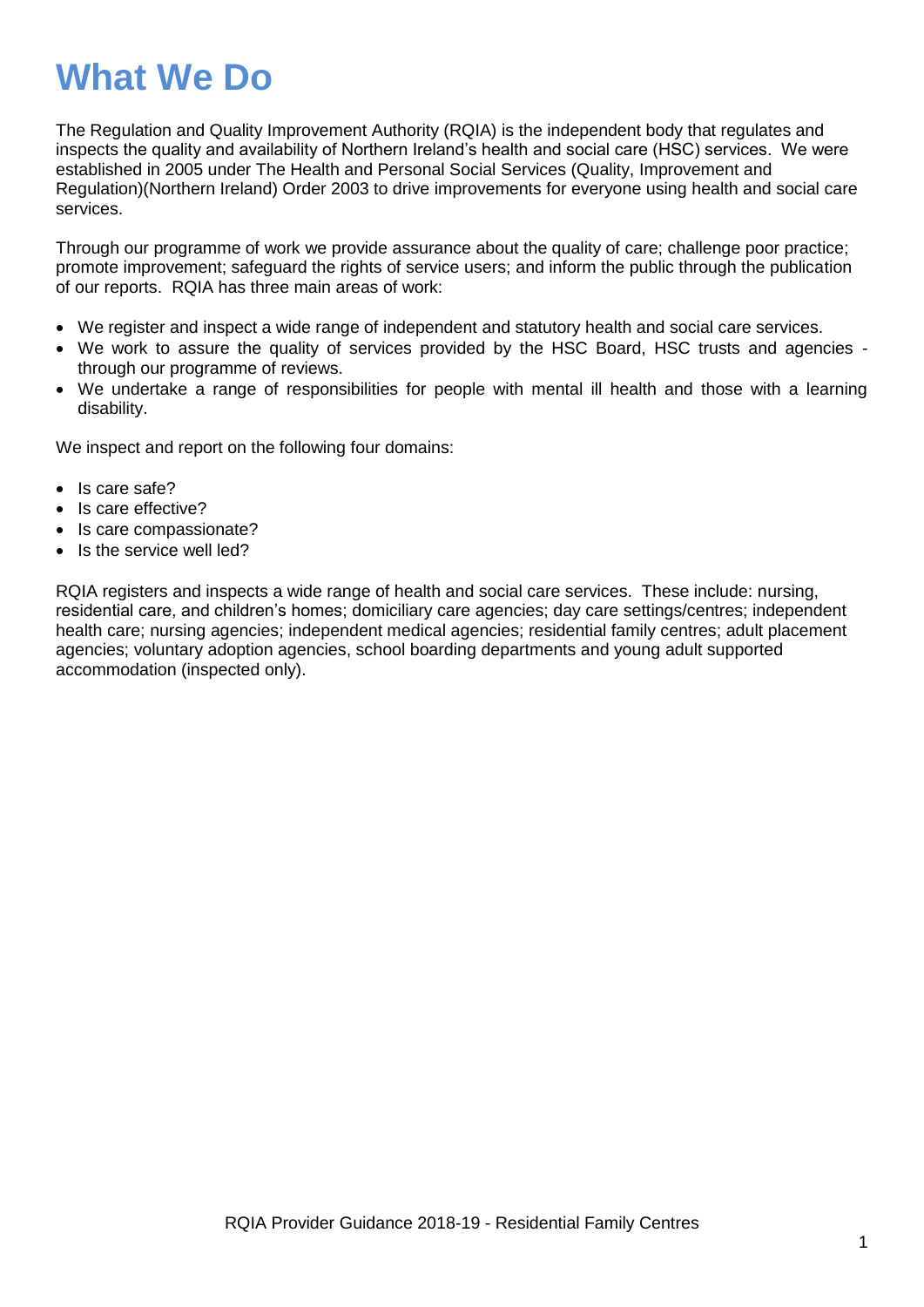## **The Four Domains**

#### Is care safe?

Avoiding and preventing harm to service users from the care. treatment and support that is intended to help them.

### Is the service well led?

Effective leadership, management and governance which creates a culture focused on the needs and the experiences of service users in order to deliver safe, effective and compassionate care

The right care. at the right time in the right place with the best outcome.

Is care effective?

### **Is Care Compassionate?**

Service users are treated with dignity and respect and should be fully involved in decisions affecting their treatment. care and support.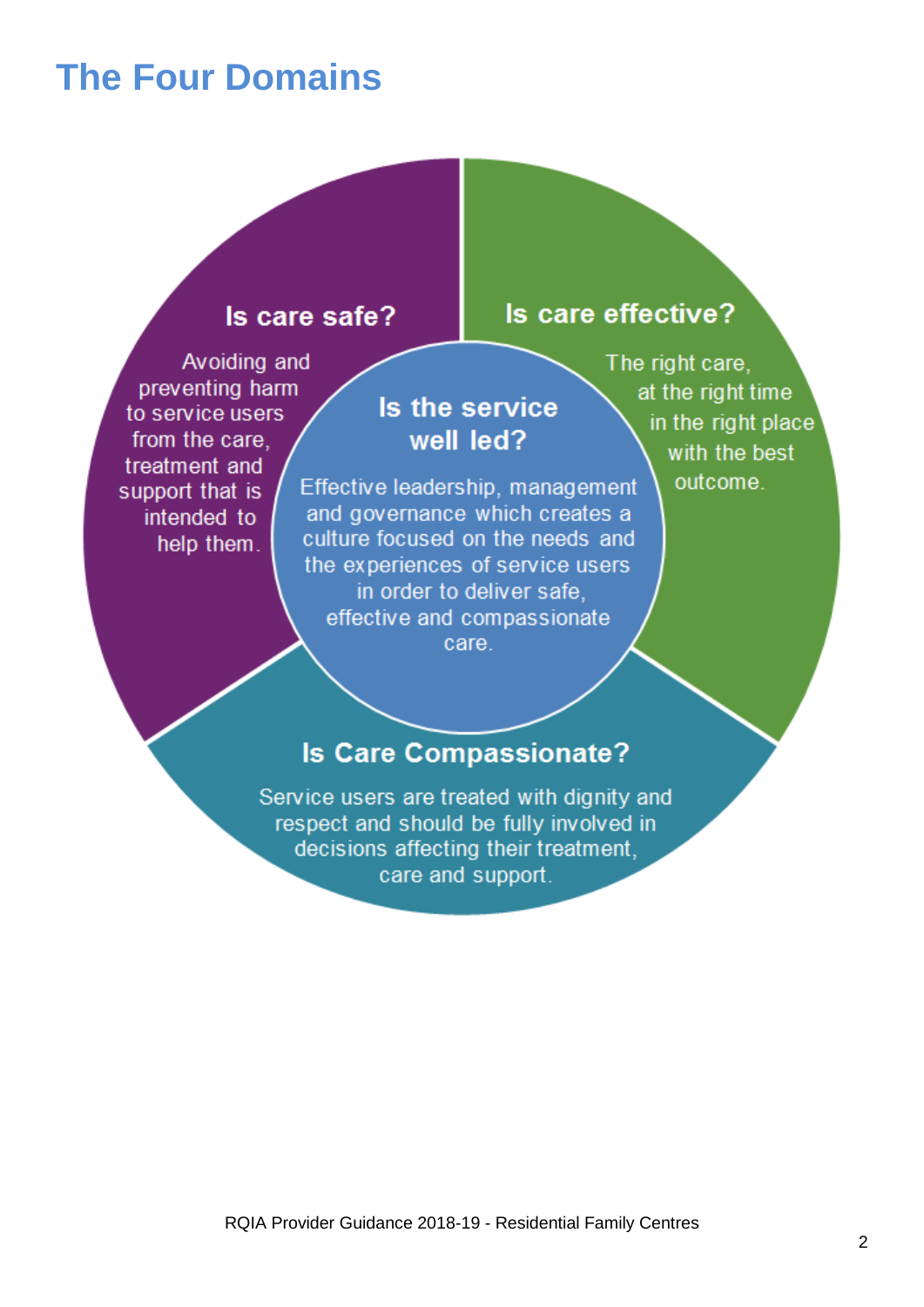## **How We Will Inspect**

We will inspect every residential family centre at least annually. Our inspectors are most likely to carry out an announced inspection, however from time to time we may carry out an unannounced inspection.

During our inspections we will inspect and report on the following four domains:

- Is care safe?
- Is care effective?
- Is care compassionate?
- Is the service well led?

When we inspect a family centre we aim to:

- Seek the views of the children and families who use the service, or their representatives
- Talk to the management and other staff on the day of the inspection
- Examine a range of records including care records, incidents, complaints and policies
- Provide feedback on the day of the inspection to the manager on the outcome of the inspection; and
- Provide a report of our inspection findings and outline any areas for quality improvement where failings in compliance with regulations and/or standards are identified.

Our inspections are underpinned by:

- The Health and Personal Social Services (Quality, Improvement and Regulation) (Northern Ireland) Order 2003
- The Residential Family Centres Regulations (Northern Ireland) 2007
- The Department of Health, Social Services and Public Safety's (DHSSPS) Residential Family Centres Minimum Standards (2011)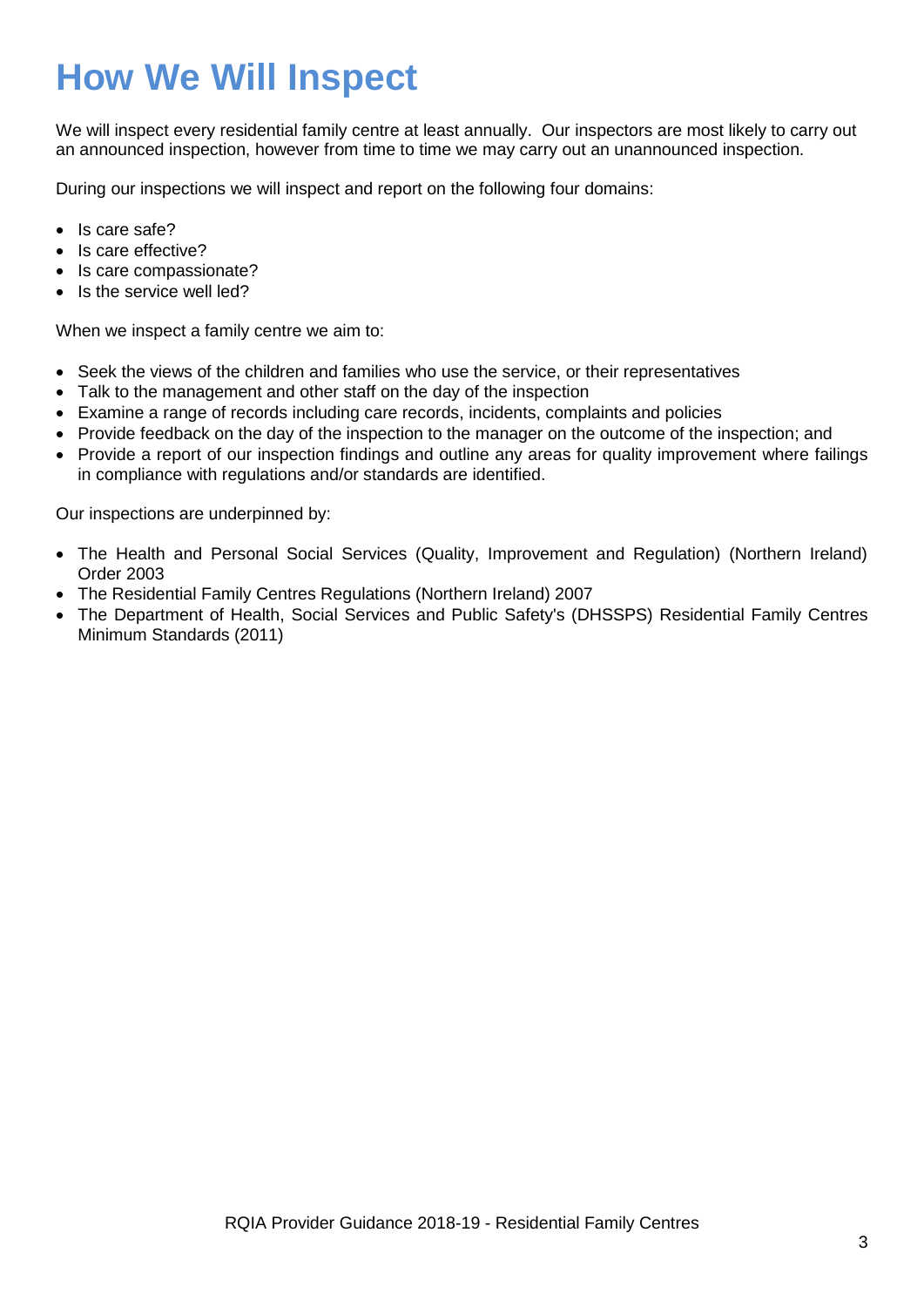## **What We Look For When We Inspect**

To help us to report on whether the care is safe, effective and compassionate and whether the service is well led, we will look for evidence against the following indicators. The evidence listed for each indicator provides examples of what may be reviewed and should not be considered exhaustive.

## **Is Care Safe?**

#### **Avoiding and preventing harm to service users from the care, treatment and support that is intended to help them.**

#### **Indicator S1**

There are, at all times, suitably qualified, competent and experienced persons working in the service in such numbers as are appropriate for the health and welfare of service users.

#### **Examples of Evidence**

#### **Staffing**

- There is an induction programme in place appropriate to the role
- A system is in place to ensure staff receive annual appraisals and records are retained
- Regular supervision is in place for all staff including ancillary and support staff and students. This includes monitoring of adherence to professional codes of practice
- An annual training programme is in operation which includes safeguarding and other core practice issues such as child sexual exploitation
- Staff have the requisite skills and experience and qualities to undertake their duties
- Staff are able to meet the needs of children with disabilities and/or complex needs
- There are always sufficient numbers of staff available to meet the needs of young people in the centre
- There is a record of rota's in place which confirms that sufficient staff are on duty
- Staff demonstrate compliance with professional codes of practice and post training requirements

#### **Recruitment and Selection**

- There is a written policy and procedure for staff recruitment
- Enhanced Access NI checks are received prior to new staff commencing work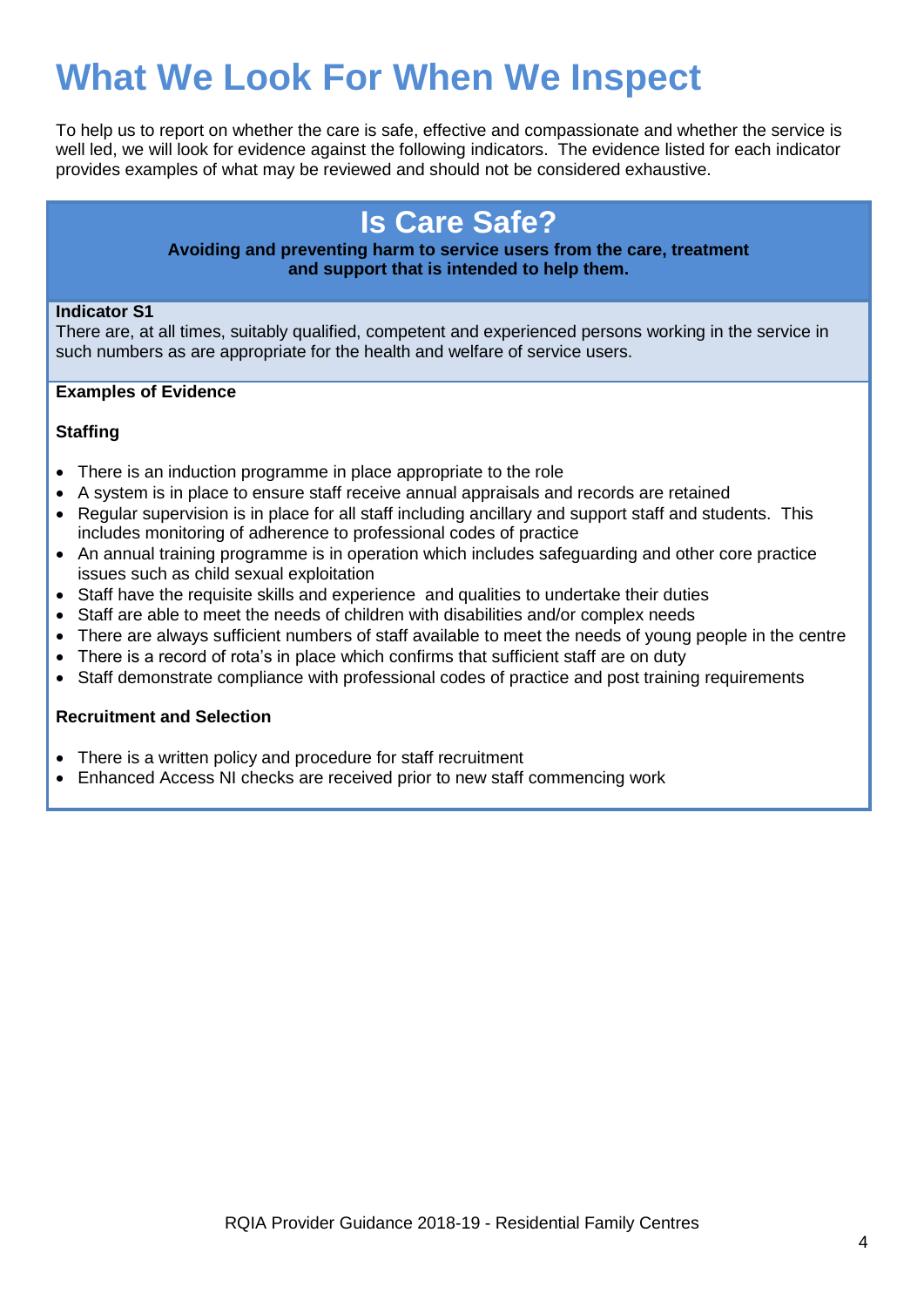#### **Indicator S2**

The service promotes and makes proper provision for the welfare, care and protection of service users.

#### **Examples of Evidence**

#### **Safeguarding**

- All suspected, alleged or actual incidents of abuse are fully and promptly referred to the appropriate agencies for investigation in accordance with written policies and procedures and records of action and outcomes are maintained
- Co-operating to Safeguard Children and Young People in Northern Ireland, 2016 and Area Child Protection Committees' Regional Policy and Procedures, 2005 are available at the project
- There is a child protection policy and safeguarding statement to meet the needs of the centre.
- Safeguarding issues are addressed and recorded as a key component of supervision
- There is a strategy in place for the prevention of bullying and written policies and procedures for countering any incidents of bullying as they occur
- There are written policies and procedures in place in respect of allegations of misconduct, incidents, whistle blowing and the reporting and management of serious adverse incidents. These policies are included in the induction/training manual for staff. There is a record of staff attendance at mandatory safeguarding training
- Investigations into allegations or suspicions of harm are handled fairly, consistently and quickly in a way which safeguards children and young people and the person making the allegation whilst the same time appropriately supporting the staff member who is the subject of the allegation
- Written records are created and available in respect of any investigation including outcomes and subsequent action taken by staff. A register of all untoward incidents and associated action plans is maintained at the centre. There is evidence of joint working with PSNI and relevant agencies to underpin the safety and welfare of children and families

#### **Indicator S3**

There are systems in place to ensure that unnecessary risks to the health, welfare or safety of service users are identified, managed and where possible eliminated.

- There is an awareness of DHSSPS standards, initiatives and guidance on promoting the health of families including physical, mental and emotional health needs as well as general well -being and lifestyle
- Risk assessments and support plans are completed and regularly reviewed in co-operation with the families
- Intervention and support is sought from a range of multi-disciplinary agencies to help the family in a planned way
- Team meetings clearly evidence discussions about risk assessments and strategies to support vulnerable families and children
- There is an annual quality review report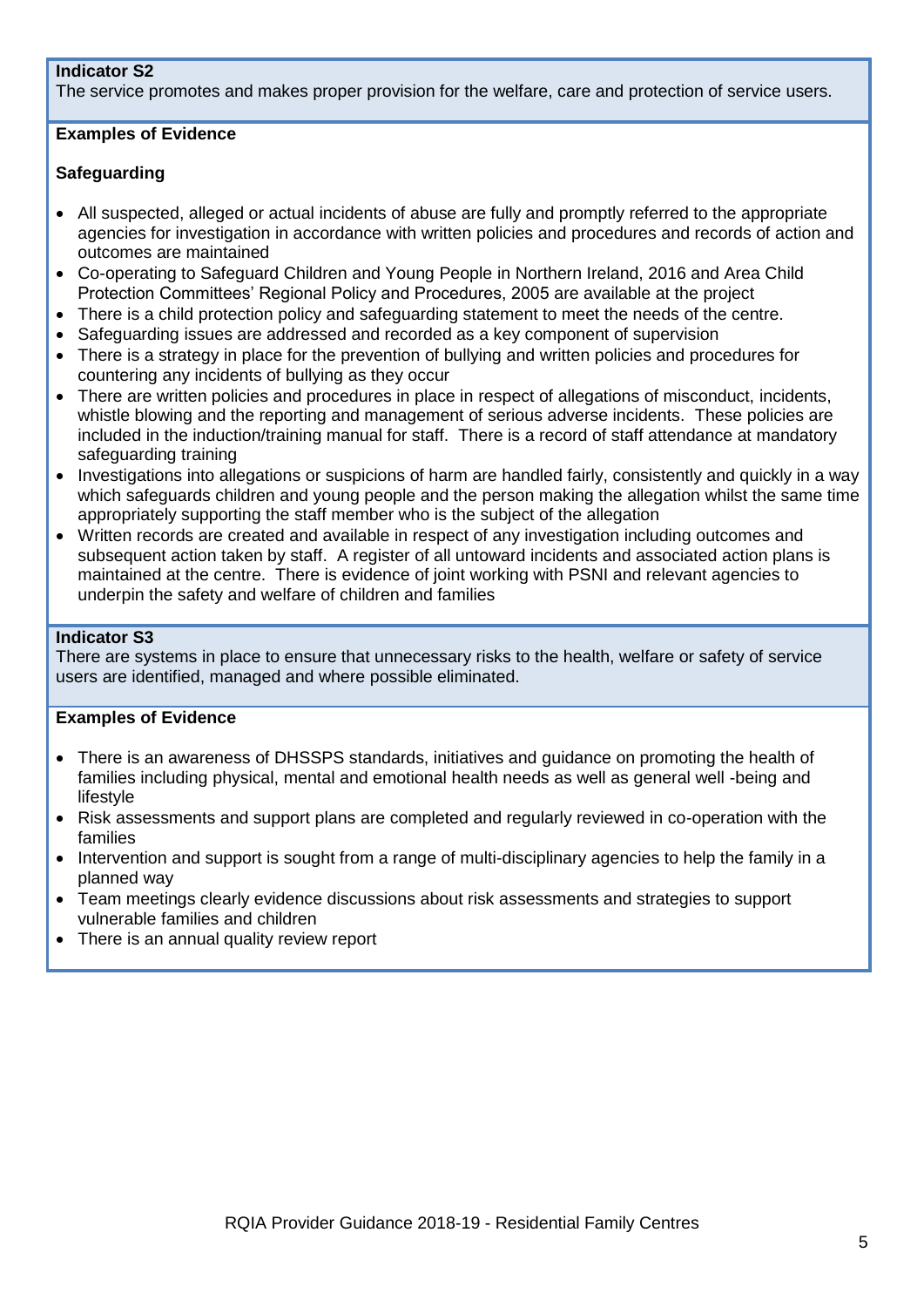#### **Indicator S4**

The premises and grounds are safe, well maintained and suitable for their stated purpose.

#### **Examples of Evidence**

#### **Environment**

- The centre is clean, clutter free, warm and pleasant
- The premises and grounds are well maintained, suitable and accessible to families
- There is information, training, support and monitoring of staff in respect of the environment for example fire safety, relevant risk assessments are in place and action is taken to manage risks
- There are arrangements in place in relation to maintaining the environment (e.g. servicing of lift/gas/boiler/fire detection systems/fire-fighting equipment, fixed electrical wiring installation, legionella risk assessment)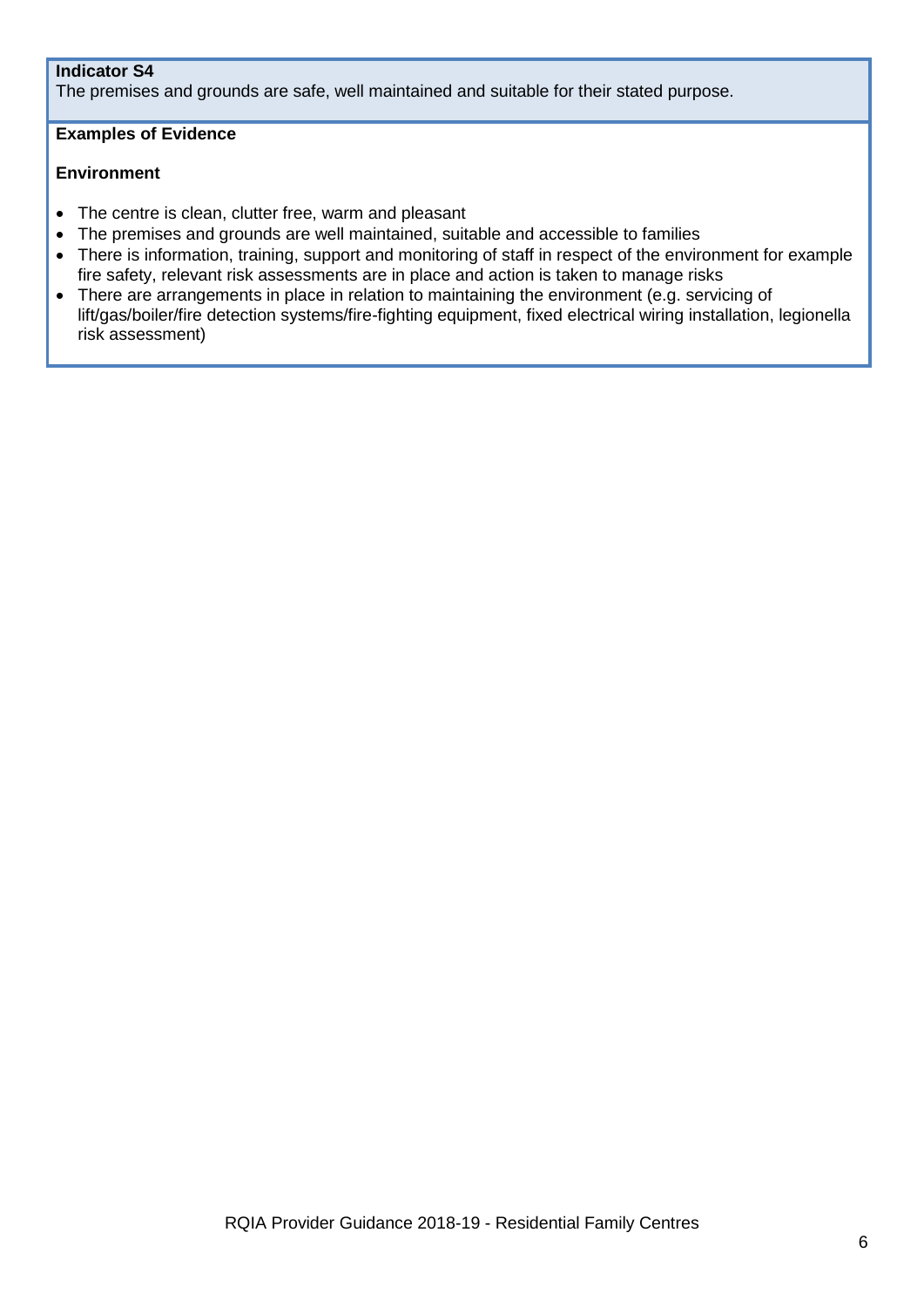### **Is Care Effective?**

#### **The right care, at the right time in the right place with the best outcome.**

#### **Indicator E1**

The service responds appropriately to and meets the assessed needs of the people who use the service.

#### **Examples of Evidence**

- An up to date case file is maintained for each family accommodated in the centre. This is comprehensive and includes information about the families background, adverse experiences and a clear plan to respond to need
- There is evidence of the trust and the centre working in a co-operative and collaborative manner
- Care planning and care records are available as appropriate
- There are systems in place to ensure the transfer of information to the centre in a timely manner to assist the staff prepare to receive families
- Recordings are in line with professional Codes of Practice

#### **Indicator E2**

There are arrangements in place to monitor, audit and review the effectiveness and quality of care delivered to service users at appropriate intervals.

#### **Examples of Evidence**

- There are support and review meetings held at the centre including looked after child (LAC) review meetings. These are held within timescales to agree plans, to evaluate outcomes and plot future progress
- Evidence is available that there is appropriate monitoring of the delivery of quality care services, adherence to standards and promotion of improved outcomes for families. The registered person completes a monthly monitoring report which is available for inspection.
- Staff members have been trained in how to understand and respond to families who have experienced multiple adversities
- The centre has in place effective governance arrangements which assure that monitoring and review mechanisms are in place. There is evidence of action being taken in response to identified issues or unmet need

#### **Indicator E3**

There are robust systems in place to promote effective communication between service users, staff and other key stakeholders.

- There is an open and transparent culture that facilitates the sharing of information
- There are effective communication systems and processes between the centre and families
- Families are aware of who to contact in the centre if they want advice or have any issues or concerns
- Records are kept on each families progress and the work undertaken with them by staff
- Staff meetings are held on a regular basis and minutes are retained
- Staff can communicate effectively with families, HSC trusts and other key stakeholders
- Learning from complaints, incidents and near misses is effectively disseminated to staff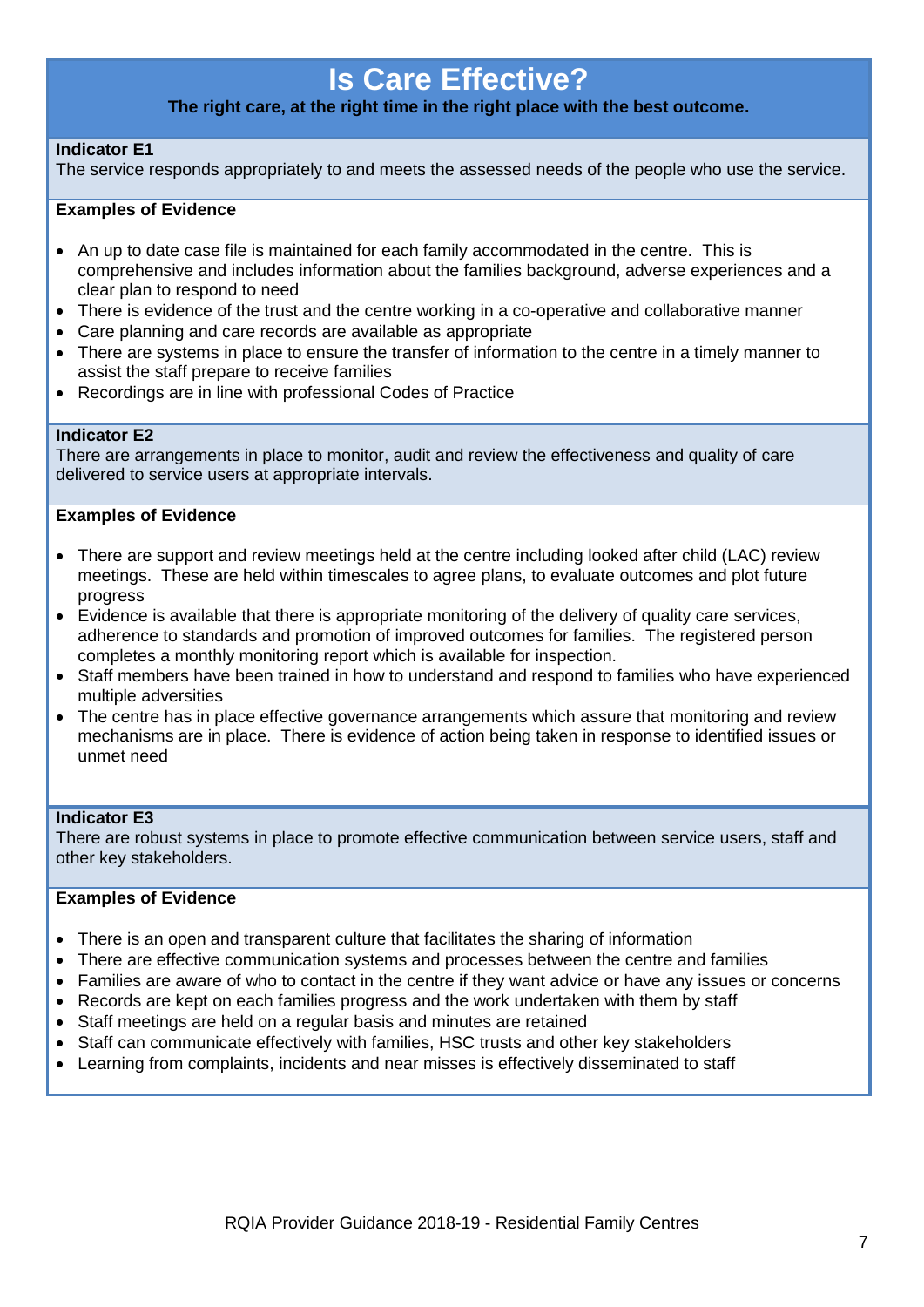### **Is Care Compassionate?**

#### **Service users are treated with dignity and respect and should be fully involved in decisions affecting their treatment, care and support.**

#### **Indicator C1**

There is a culture/ethos that supports the values of dignity and respect, independence, rights, equality and diversity, choice and consent of service users.

#### **Examples of Evidence**

- Discussion with staff and observation of interactions demonstrate children and families are treated with dignity and respect
- The centre promotes and respects privacy of families and manages information confidentially
- There are arrangements in place to assist young people with a disability or who require extra support
- The records evidence that young people's rights are upheld and staff operate from a clear professional value base
- There is evidence of staff training/awareness of a rights based approach to care delivery
- Staff are able to provide examples of making positive relationships with families

#### **Indicator C2**

Service users are listened to, valued and communicated with, in an appropriate manner.

#### **Examples of Evidence**

- Families and children feel they are valued and their views have been taken into account and used to inform decisions
- The centre has a written policy detailing the arrangements for obtaining the views of families in the decision making process about their care plans and review arrangements
- Where young people have specialist communication requirements and need assistance to communicate this is assessed and facilitated
- There are meaningful feedback mechanisms in place that lead to action by staff to address informal concerns and grievances
- There are arrangements for providing information in alternative formats/interpreter services, if applicable

#### **Indicator C3**

There are systems in place to ensure that the views and opinions of service users, and or their representatives, are sought and taken into account in all matters affecting them.

- RQIA questionnaires for young people and staff support the view that care is compassionate in the centre
- Families and children are actively supported to participate and be involved in planning their lives
- Families and children are encouraged to approach any member of staff with their personal concerns, needs and wishes on an informal basis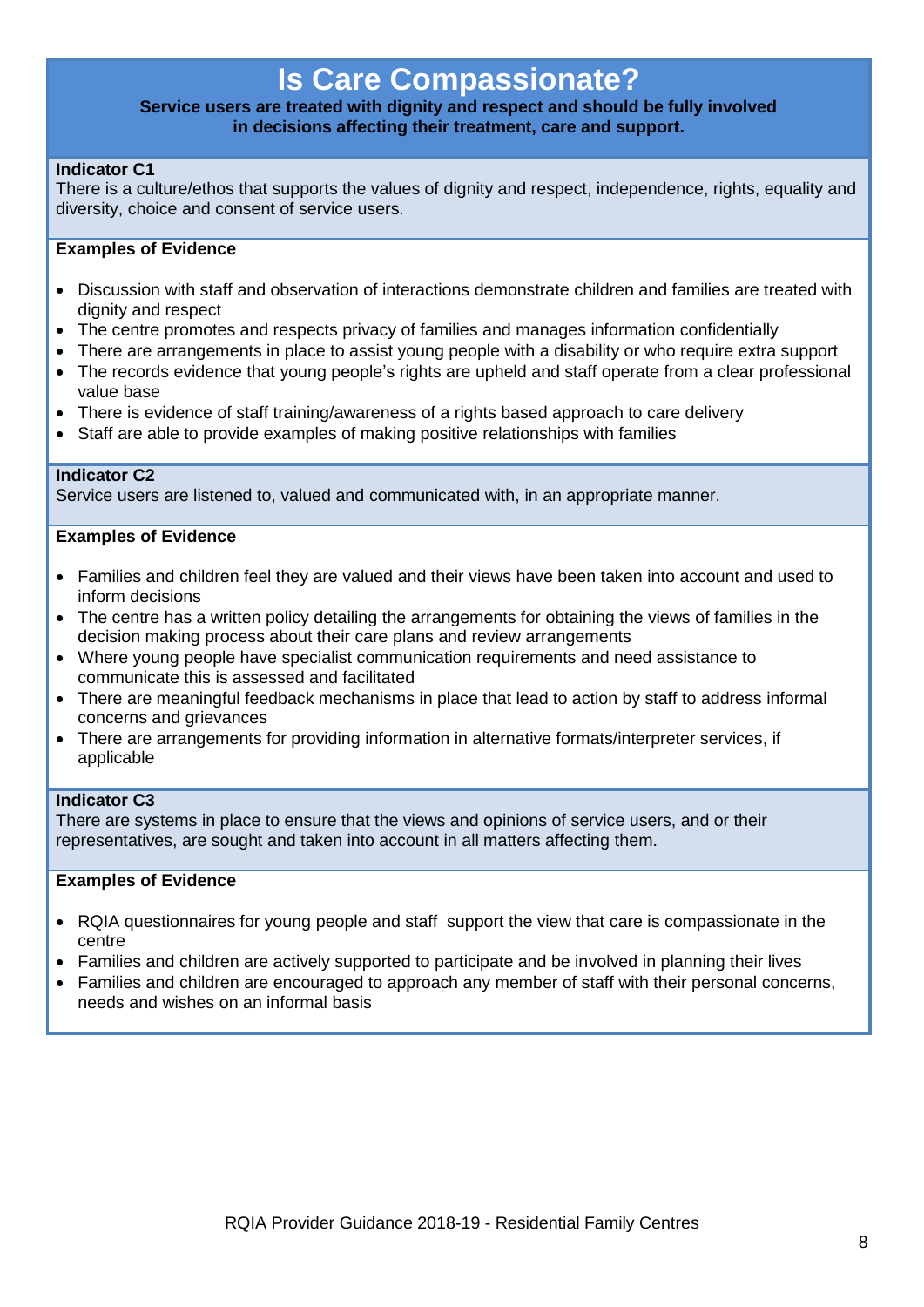### **Is the Service Well Led?**

**Effective leadership, management and governance which creates a culture focused on the needs and the experiences of service users in order to deliver safe, effective and compassionate care.**

#### **Indicator L1**

There are management and governance systems in place to meet the needs of service users.

#### **Examples of Evidence**

#### **Governance Arrangements**

- The registered provider monitors the quality of services and there are arrangements in place to audit and review the quality of care
- There are clearly identified lines of professional and corporate accountability
- There are effective systems to discharge, monitor and report on service delivery and the quality of care
- There are effective systems for identifying and escalating risks to the relevant statutory authority
- There are arrangements in place for policies and procedures to be reviewed on a regular basis
- Policies are centrally indexed and retained in a manner which is easily accessible by staff
- There are clear and documented systems in place for the management of records in accordance with legislative requirements and regional guidance for records management
- Arrangements are in place to review risk assessments (e.g. legionella, fire, HTM 01-05 Infection prevention society audit, COSHH)

#### **Complaints**

- The practice has a complaints policy and procedure in accordance with the relevant legislation and DHSSPS guidance on complaints handling
- There are clear arrangements for the management of complaints
- Records are kept of all complaints and these include details of all communications with complainants, the result of any investigation, the outcome and the action taken
- Information from complaints is used to improve the quality of services
- Staff know how to receive and deal with complaints
- Arrangements are in place to audit complaints to identify trends and enhance service provision

#### **Equality of Opportunity for Families**

- The home is aware of equality legislation and recognise and respond to the diverse needs of families
- The home collects equality data on families
- Staff are trained to effectively engage with the diverse range of families
- The home manages and monitors equality issues raised by families or their relatives/representatives as required

#### **Incidents**

- The centre has an incident policy and procedure in place
- Incidents are effectively documented and investigated in line with the standards and quidance
- All relevant incidents are reported to the statutory authorities in accordance with legislation and procedures

#### **Audits**

- There are arrangements in place to monitor, audit and review the quality of service
- The results of audits are analysed and actions identified for improvement are embedded into practice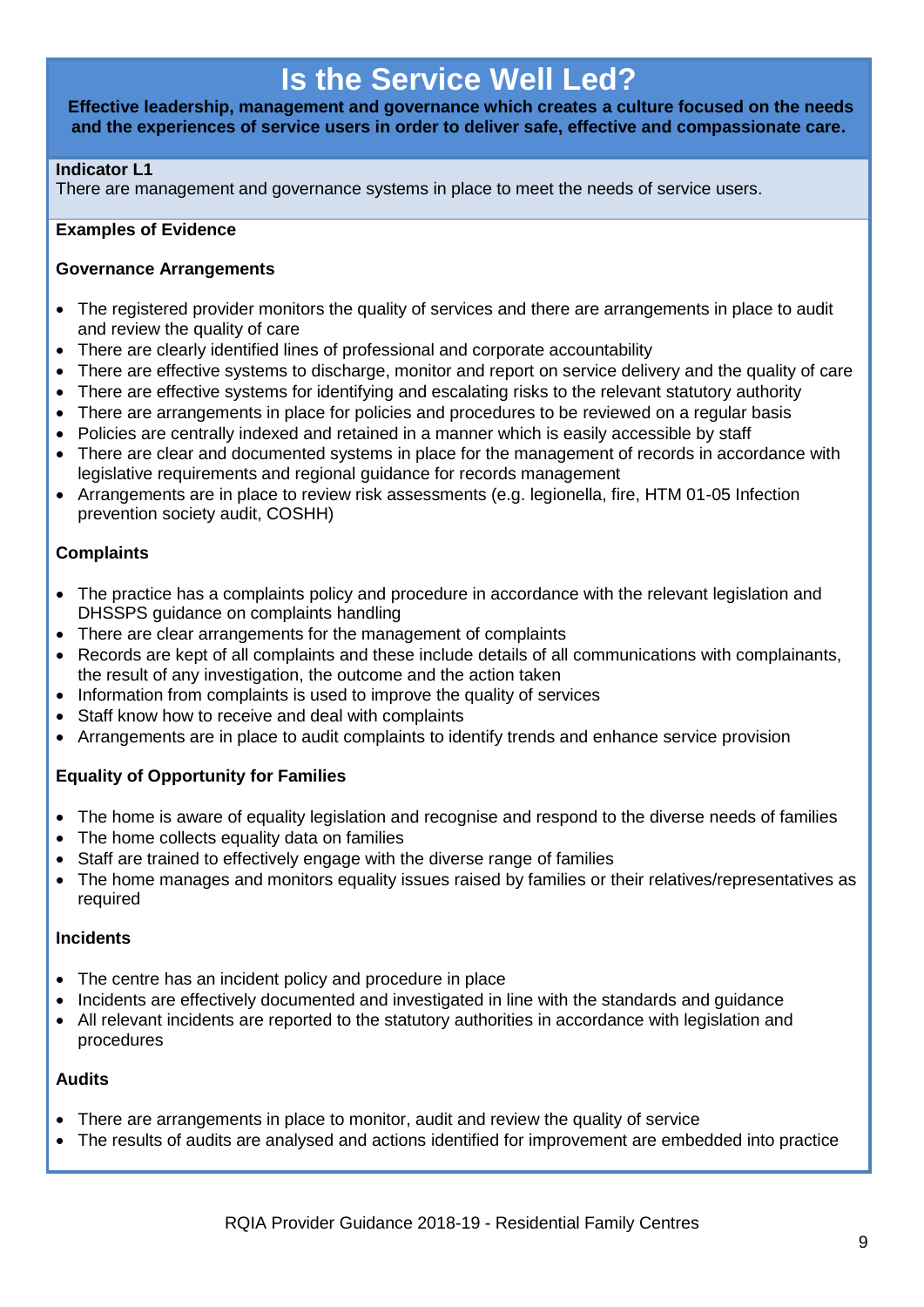#### **Indicator L2**

There are management and governance systems in place that drive quality improvement.

#### **Examples of Evidence**

#### **Quality Improvement**

 There is evidence of a systematic approach to the review of available data and information, in order to make changes that improve quality, and add benefit to the organisation, families and children

#### **Quality Assurance**

- Arrangements are in place for staff supervision and appraisal
- There is collaborative working with external stakeholders
- Audits of incidents are undertaken and learning outcomes are identified and disseminated throughout the organisation

#### **Indicator L3**

There is a clear organisational structure and all staff are aware of their roles, responsibility and accountability within the overall structure.

#### **Examples of Evidence**

- There is a defined organisational and management structure that identifies the lines of accountability, specific roles and details responsibilities of all areas of the centre
- There is a workforce strategy that ensures clarity in respect of structure, function, roles and responsibilities of staff. Each person is fully supported and trained to carry out their role
- Staff are aware of their roles and responsibilities and actions to be taken should they have a concern
- Families and children are aware of the roles of staff and who to speak with if they need advice or have issues/concerns
- The provider is kept informed regarding concerns related to the day to day running of the practice
- The governance arrangements in place are effective, responsive to need and fit for purpose

#### **Indicator L4**

The registered person/s operates the service in accordance with the regulatory framework.

#### **Examples of Evidence**

- The statement of purpose and service users quide are kept under review, revised when necessary and updated
- The manager responds in a timely manner to matters raised during the inspection

#### **Indicator L5**

There are effective working relationships with internal and external stakeholders.

- There is a whistleblowing policy and procedure and staff are aware of this
- Arrangements are in place for staff to access their line manager in a formal and informal manner
- There are arrangements in place to support staff
- Discussion with staff confirmed that there are good working relationships and that management are responsive to suggestions/concerns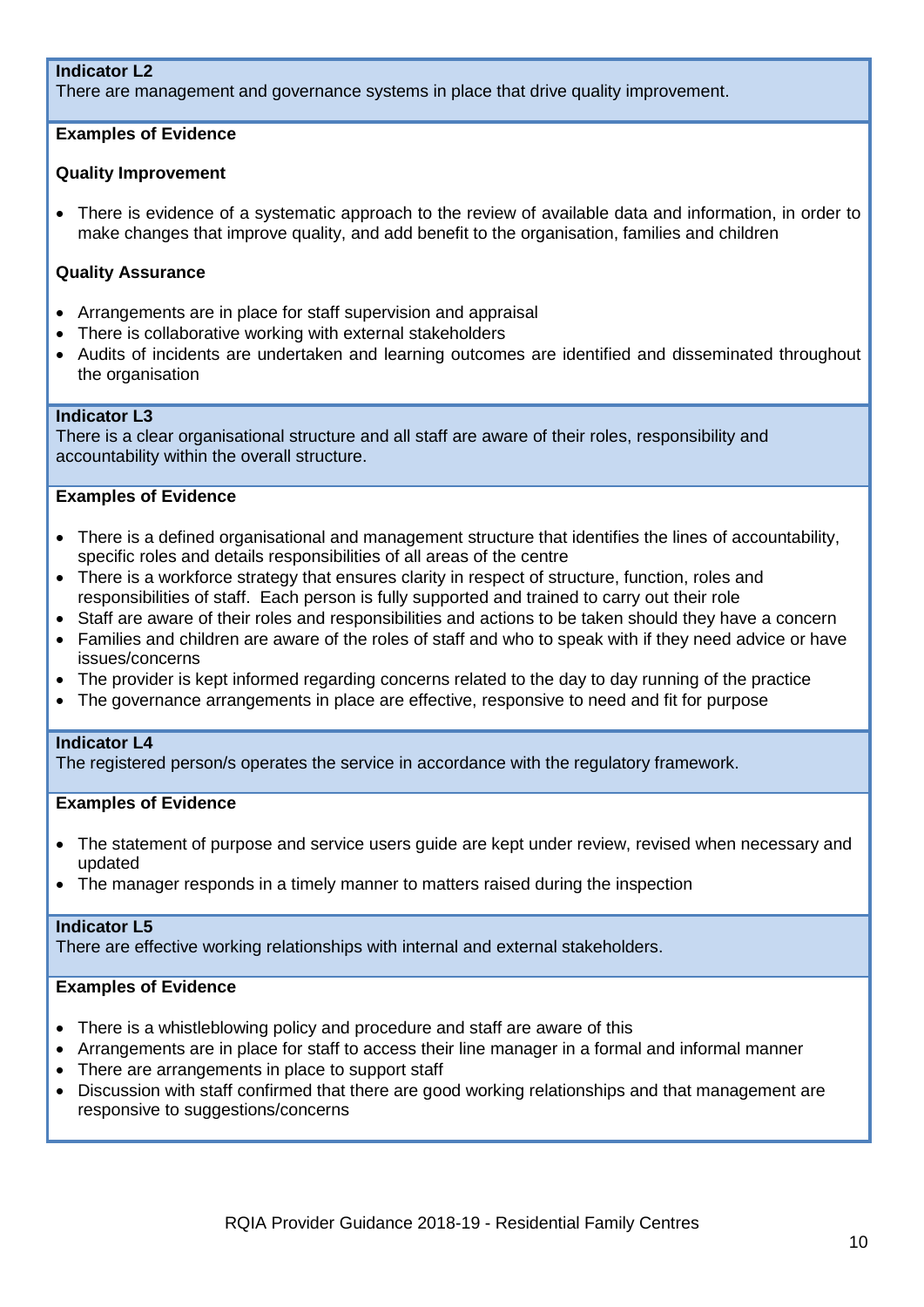## **Inspection Reports**

Our inspection reports will reflect the findings from the inspection. Where it is appropriate, a Quality Improvement Plan (QIP) will detail those areas requiring improvement to ensure the service is compliant with the relevant regulations and standards. Where either no requirements or recommendations result from the inspection this will be reflected in the report.

It should be noted that inspection reports should not be regarded as a comprehensive review of all strengths and areas for improvement that exist in a service. The findings reported on are those which came to the attention of RQIA during the course of the inspection. The findings contained within inspection reports do not exempt the service provider from their responsibility for maintaining compliance with legislation, standards and best practice.